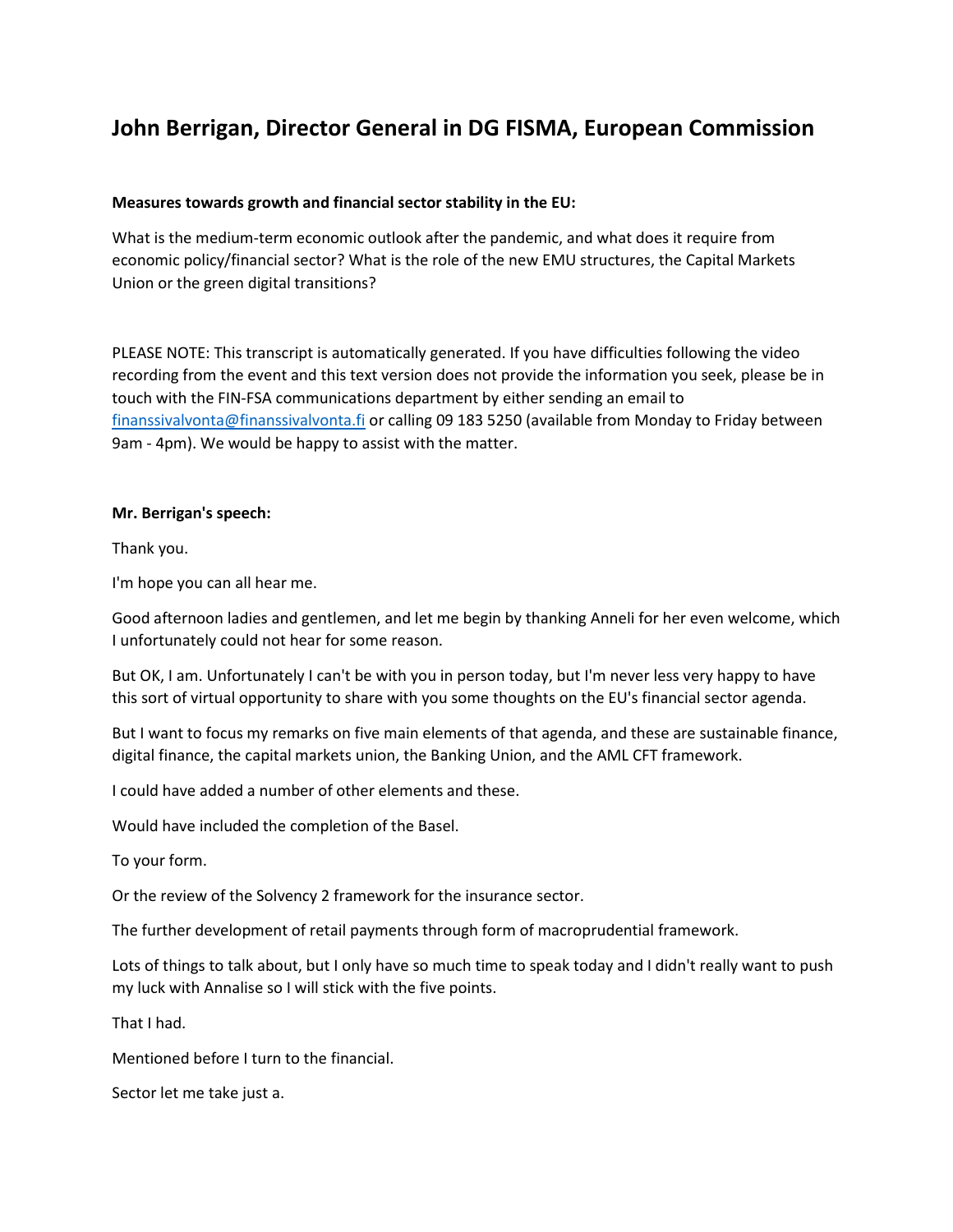A few words about the wider economic context.

As we emerge from the COVID-19 crisis, I think it's increasingly evident that the EU financial sector and the banking sector in particular has coped well.

Indeed, there is an increasingly clear ring of truth, I think, to the mantra that banks have been part of the solution this time round rather than part of the problem as in 2008 and.

Line right, this is a very welcome turn of events.

It should not distract us from the important challenges that remain.

I think some of those were discussed earlier this morning by Andrea.

We we exit the COVID-19 crisis with increased levels of public and private indebtedness, asset valuations appear stretched. Inflation pressure has returned and they proved more durable than we would hope.

We also have a banking sector with long standing structural weaknesses in the form of excess capacity, inefficient cost structures and low profitability.

And it's fully support measures are being drawn.

We can expect the quality of banks balance sheets to deteriorate somewhat.

Thankfully, the feared tsunami of nonperforming loans has not materialized.

The combination of public support measures and regulatory relief has averted the worst.

But it's hard to imagine that a significant increase in corporate insolvencies, and hence related NPL's, can be invited altogether in the period ahead.

And all of this implies new stresses and strains in the EU economy.

The eventual withdrawal of public support measures will need to be gradual, coordinated and well communicated, and in that context, the EU recovery plan will play a crucial role in alleviating pressure on Member States, economies and public finances, particularly on those Member States which have been most.

Affected by the crisis.

That plan, as you know, involves 7.

150

Billion euros in the form of both grants and loans to finance investments and reform.

Once the aim is to tackle rising income inequalities, disrupted education for young people cuts in business investments and increased risks or risk of insolvencies after the COVID-19 crisis. The plan will also help to address more established structural challenges and of course to facilitate the green.

And digital transitions.

So the good news is that economic and financial conditions in the EU are much improved compared to this time last year, and they're considerably better than we originally feared they might be.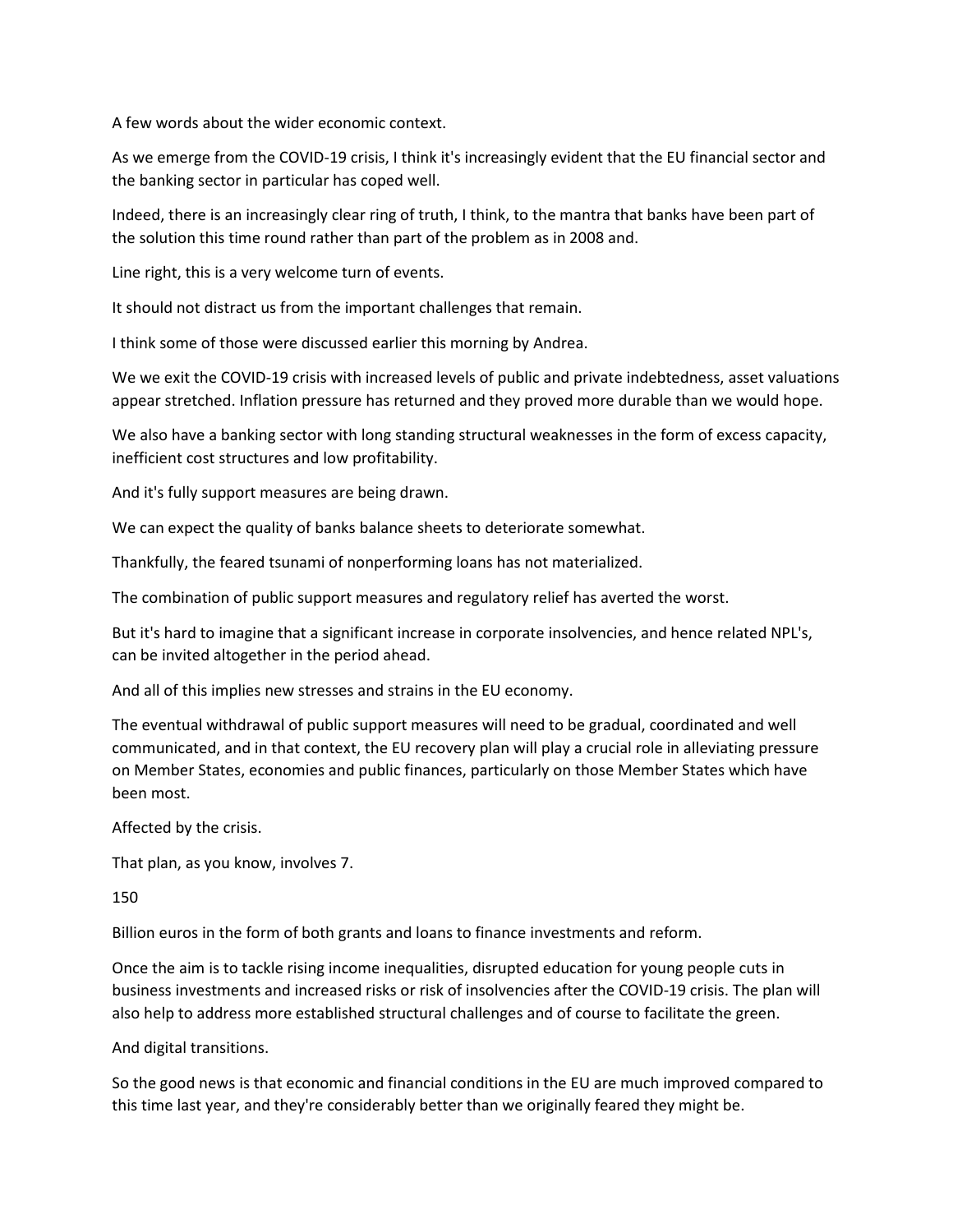Nevertheless, the path of recovery from the crisis remains uncertain, which makes the structural reform even more necessary than before the crisis.

And this applies to reforms in the financial sector as well.

So let me now turn to the EU financial sector and to the first element of the policy agenda that I will discuss today and that is sustainable finance.

The European green

Deal has set ambitious targets relating to our climate and environment, and to achieve those targets very large amounts of investments will be required.

We estimate that the EU will need about €350 billion of investment to meet its 2030 emissions target in energy systems alone, and this is in addition to about €130 billion needed for other environmental goals.

The scale of investment required is well beyond what could be delivered by the public sector even before the effects of the COVID-19 crisis.

So the green transition will rely very heavily on the private sector.

And the financial system will played a key role in facilitating that flow of private investment to sustainable activities.

Investor preferences have clearly shifted towards sustainable activities in recent years, but if the necessary scale of private investment is to be mobilized a clear and coherent framework for sustainable finance is required.

The EU's 2018 action plan laid the foundations for this sustainable finance framework.

Based on that Plan, 3 main building blocks are now.

Being put in place.

The first building block is the EU taxonomy and this will classify economic activities in terms of their sustainability.

The second building block is a disclosure regime.

This will be based on the taxonomy and will apply mandatorily to larger non financial and financial corporates.

The third building block is a set of market tools such as standards, benchmarks and labels, and these tools will allow investors to act on their sustainability preferences more easily, effectively and safely.

The 2018 action plan was updated in July of this year, and that update takes account of more recent developments and addresses some gaps that were identified.

In the framework.

Those gaps include the need to finance the transition to sustainability and not focus only on activities that are already sustainable.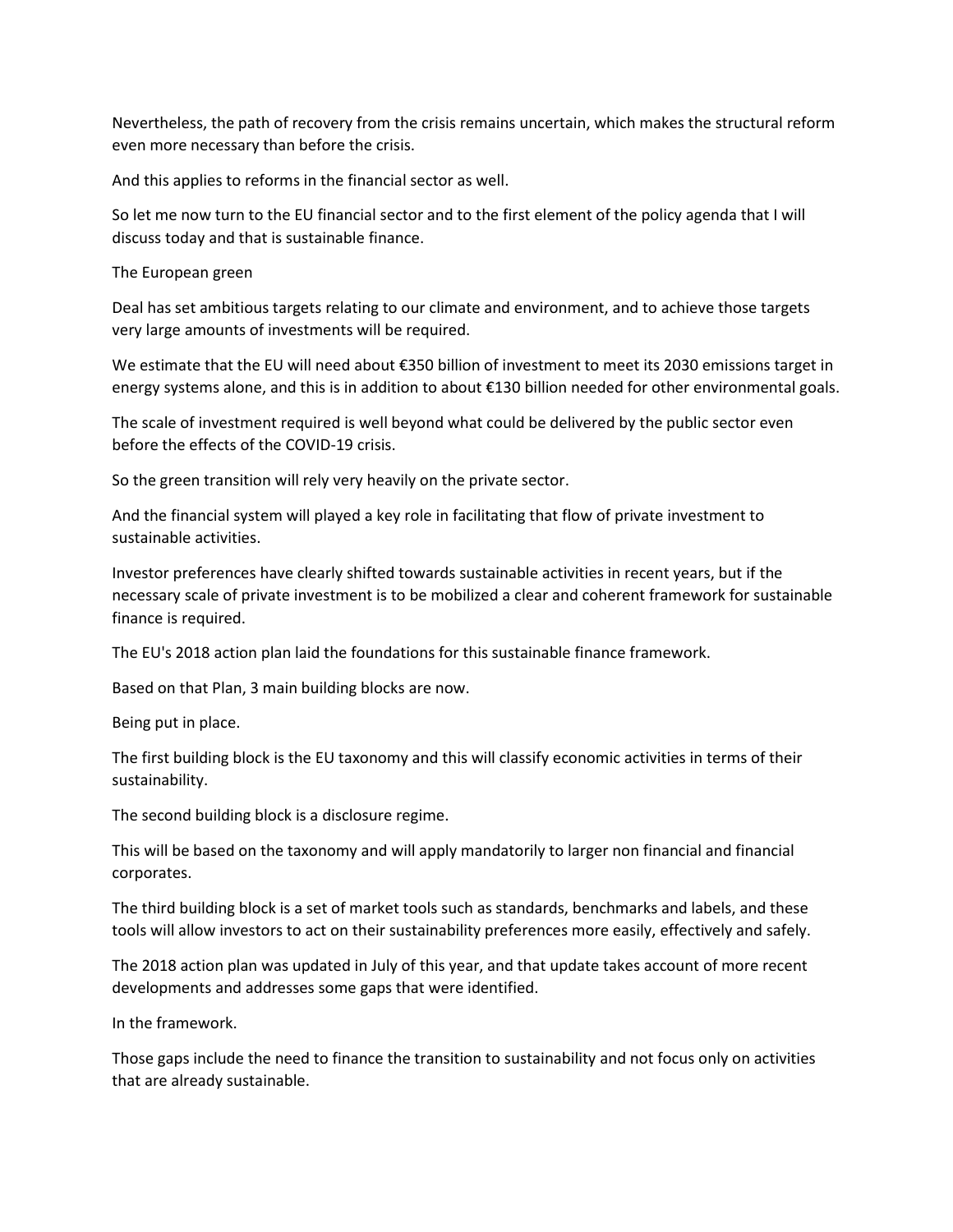The need for the framework to be more inclusive, for example by accommodating the needs of SMB's and retail investors.

The need to set appropriate incentives and ensure resilience in the financial sector as it plays its key role in helping the real economy transition to sustainability.

And lastly, the need to take account of a new global context reflecting a changed policy stance in the US and the search for international consensus.

Unsustainable finance standards.

Now, as evident from the proceedings ongoing in Glasgow today and tomorrow, the green transition is the defining policy challenge of our time.

And the EU Sustainable finance framework is just one element in meeting that challenge.

But we believe that with this update this year, the framework will play a vital role in the green transition by mainstreaming ESG factors within the normal functioning of the financial sector.

There is of course a second transition.

Underway in the.

EU and that is the digital transition.

And the financial system will play a key role in this transition also.

I think it's fair to say that at least one positive effect of the COVID-19 crisis has been a marked acceleration in the shift to more digital finance.

Inertia in this transition has been broken and there seems no going back now.

For example, a large and growing proportion of in store payments are now digital and contact us.

Online purchases now represent about 1/3 of the overall transaction volume versus 1/5 at the beginning of 2020.

Online identity verification has enabled citizens to open accounts and use multiple financial services at a distance.

And Fintech solutions have helped to broaden and speed up access to loans, including those loans supported by governments in response to the COVID-19 crisis.

Now the EU is embracing digital innovation and finance.

And the digital finance strategy of 2020 sets out clearly how we want to ensure that the financial system makes the most of the digital transition.

That strategy sets out four priorities.

Firstly, overcoming fragmentation in the digital single market allowing EU innovators access to markets of sufficient scale to compete with their global peers.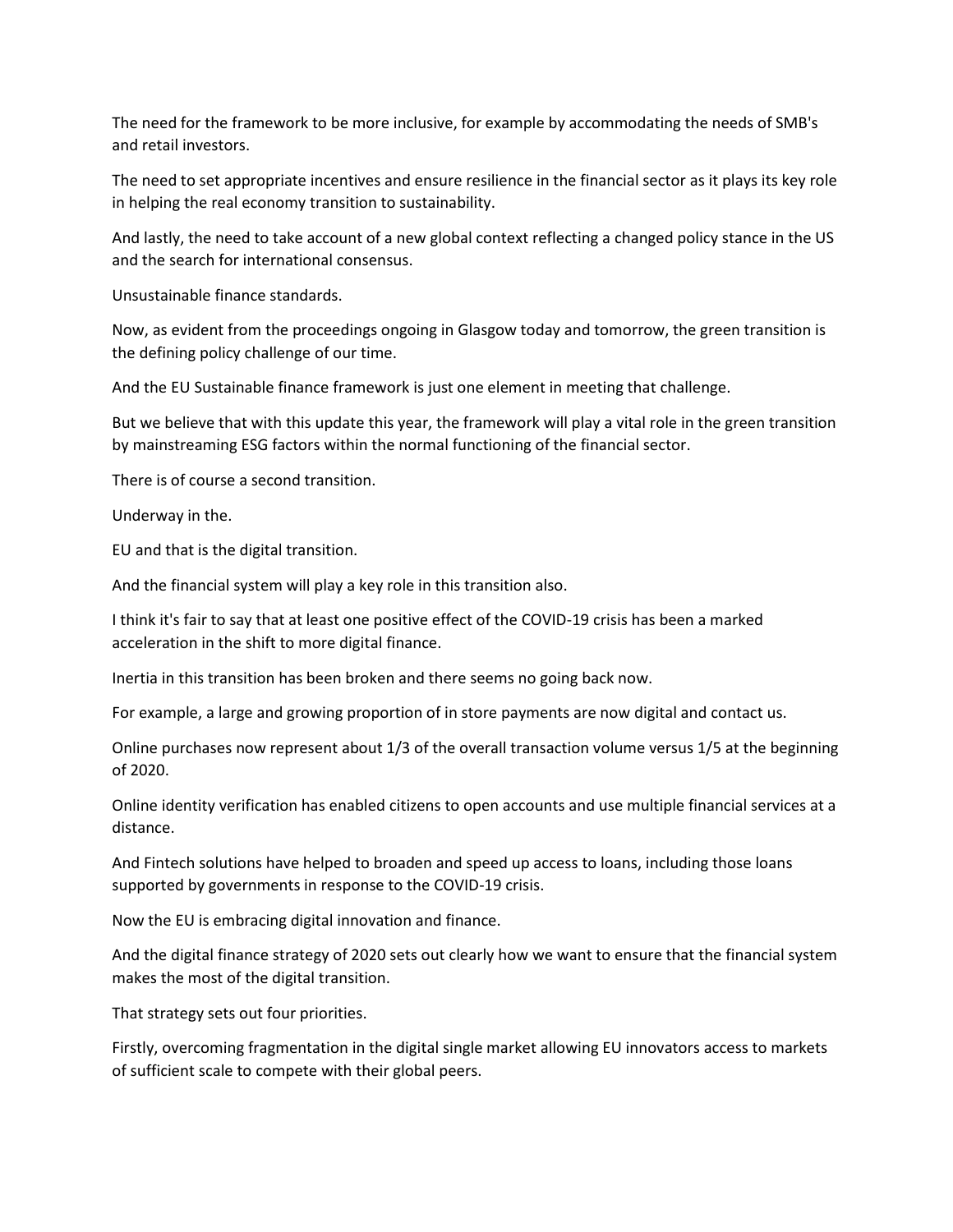Secondly, adopting the EU regulatory framework to boost digital innovation while mitigating any associated risks.

Thirdly, we want to promote data driven finance.

And then lastly we want to tackle challenges linked to digital transformation transformation.

In particular cyber risks.

And we're advancing these.

Priorities through various pieces of legislation.

The proposal for regulation on markets and crypto assets or mecha, as it is known, will for the first time establish a common European framework for crypto assets.

The regulation introduces a bespoke regime for previously unregulated crypto assets, including stable coin.

The proposal on digital operational resilience ARDORA aims to enact the fundamentals of cyber hygiene.

It will ensure.

That all participating participants in the financial system have the necessary safeguards in place to mitigate cyber attacks and other risks to their digital resilience.

And we're getting ready to put in place the building blocks for an initiative that has truly transformative potential.

And that's a European financial data space.

This is needed because data sharing leads to more innovative tools, more consumer choice, and more competition in economic sectors, including in finance.

We believe that the digital finance strategy will help prepare the EU for what will become a new era in finance.

But of course change comes with uncertainty, and disruption is never comfortable.

And one obvious disruptive effect of digitalization is the presence of new players in the financial sector.

Many of these are offering bank like services such as extending credit or offering investment services.

Indeed, technology companies large and small, and increasingly entering financial services.

New entrants increase competition and can improve efficiency.

On the other.

Hand it also makes value chains more complex, making it harder for supervisors to have.

An overview of the risks.

For innovation to work in a fair and competitive manner, the Commission has championed the principle.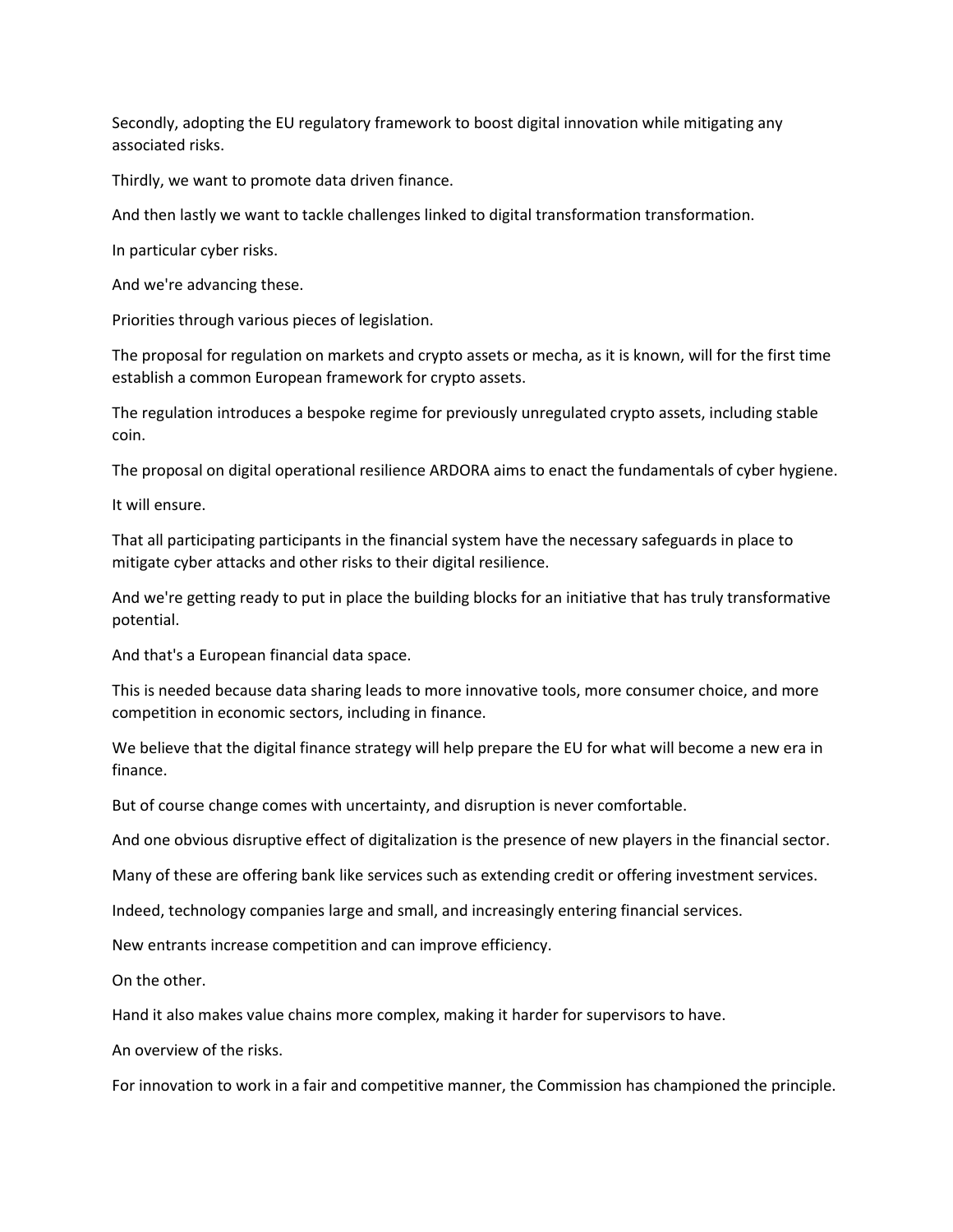Same activity, same risks they ruled.

Companies entering the payments sector, banking or other financial services.

Whoever they are, wherever they come from, need to be subject to the same level of regulation and supervision.

And to this.

End the Commission has issued a call for advice to the European supervisory authorities.

Because we want to understand how these new players and businesses.

That come with.

The digital transformation maybe changing risks in the financial system.

We want to know whether our existing rules cover these risks.

And lastly, whether supervisors have the tools they need to monitor them.

We will of course wait for the answers to these questions before deciding on the appropriate next steps for the EU in exploring the benefits of digital innovation, while mitigating any related risks.

Let's be honest, if you consider other industries and sectors that have been transformed by technological change and innovation when things become wanting to completely clear.

I do adopt quickly and find your place in a changing world, but that world simply moves on without you.

So it's clear that both the green and digital transitions must be underpinned by an efficient and stable EU financial system.

To this end, we need more development and integration to provide greater scale, wider choice, enhanced competition and more opportunities for risk diversification.

To deliver a more developed and integrated financial system, we need the banking union and the capital markets union.

I'll come to the banking union in.

A minute, but let me start.

With the capital markets union at CMU.

Let me be clear that.

CMU is not an end in itself.

It is a means to achieve the wider economic objectives of increasing output growth and strengthening resilience.

To adverse economic shocks.

The EU's first senior action plan was presented in 2015.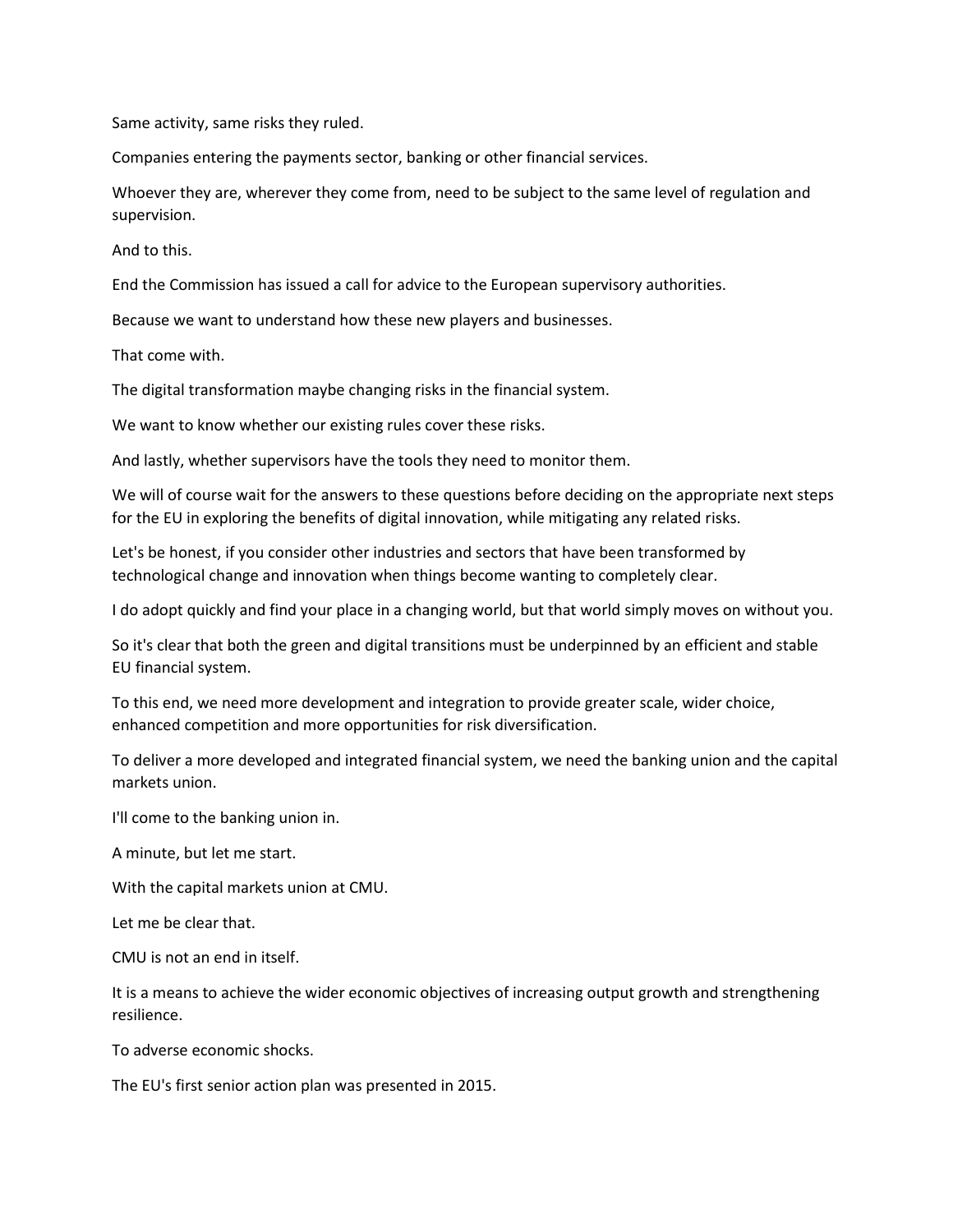It's still too early to give an account of its impact, since many of the measures have only just been enacted recently.

Although a careful reading of our new CMU indicators suggest that EU capital markets have indeed experienced some limited structural change for the better.

On the other hand, many will argue that there has not been enough progress in CMU.

And I have to say, I find it hard to.

Disagree with them.

The measures taken so far.

Are clearly not sufficient to meet the challenges.

We are facing.

So last year.

The Commission adopted a second CMU action plan with targeted measures in three main areas.

To facilitate companies access to market based finance.

To improve investment opportunities for investors.

And thirdly, to better integrate capital markets in the EU.

All the measures proposed in the second CMU action plan are necessary to build a single market for capital with good interconnectivity and smooth cross border flows.

Financial services.

From some measures aimed to help overcome the effects of the COVID-19 crisis, others, for example relating to pensions, insolvency and tax measures, will be instrumental in shaping profound structural change.

We are now working hard to implement all of these actions and very soon we will publish a first set of legislative proposals.

By the end of this month, we have proposed legislation to create a European single access point sort of EU eadgar for companies financial and sustainability data.

And during the global success of the usage framework, we have proposed changes in the framework for the European long term investment funds or L tips to make them more appealing for investors.

And we will also propose as part of that package amendments to the Alternative Investment Fund Management Directive and the market in Financial instruments regulation.

We're also working on making the listings of shares easier and more accessible, especially for smaller companies. This will make it easier for European businesses to finance their activity to grow to innovate and create jobs, and we expect to be able to table a register proposal in this regard. During the second half of 2022.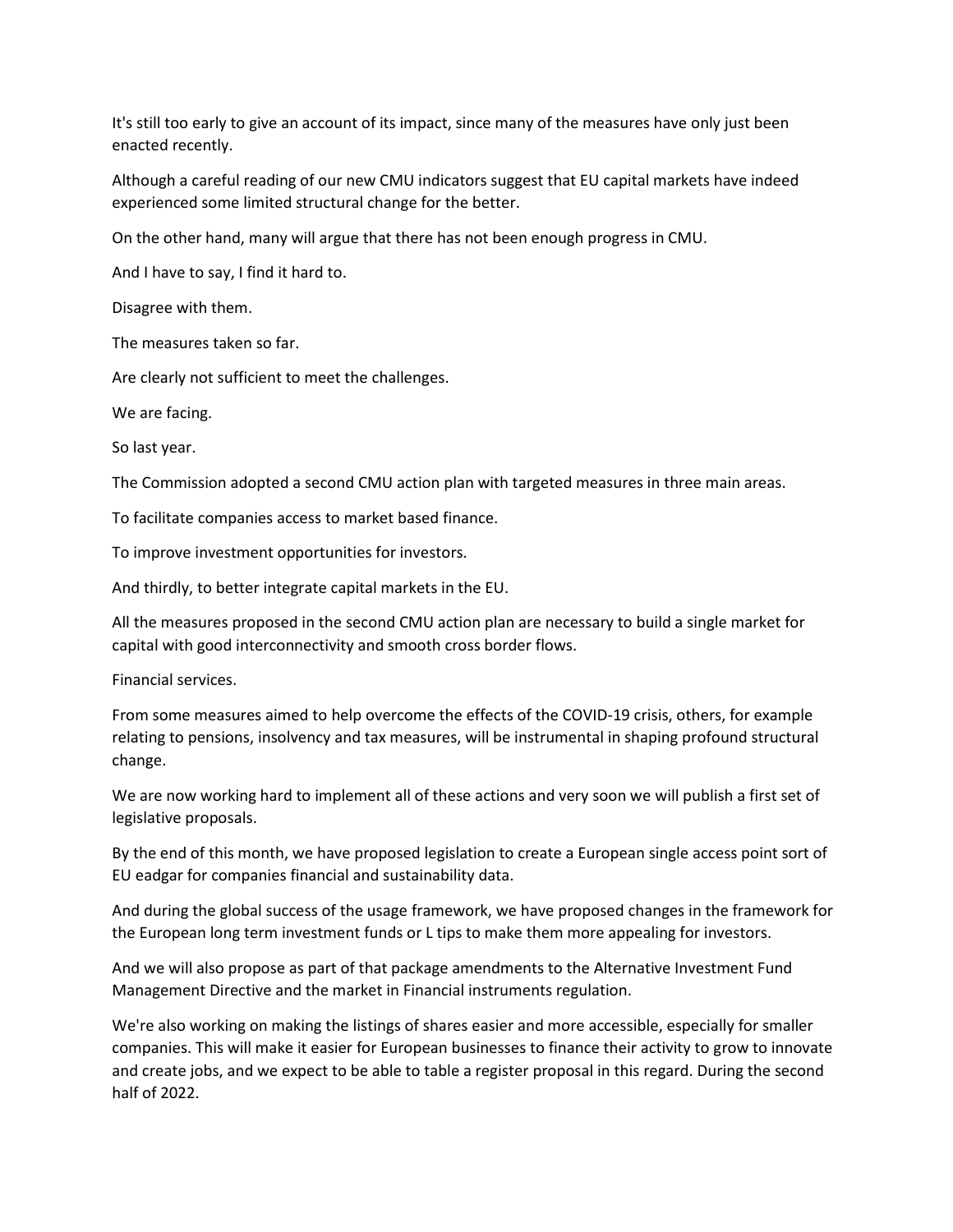As we all know.

CMU is a long term project.

But the expectation is that by 2024, firstly, the positive effects of measures taken under the 2015 action plan will have become fully visible in the financial statistics.

Wilcoe legislators will have adopted most of the measures.

Which the Commission.

Proposed in the second plan in 2018 with considerable progress made on those more, those tougher, more structural proposals.

For some of you, this may seem rather optimistic.

But for the Commission.

This is the very minimum ambition required.

Turning now to the banking.

Union well, why we favour an ambitious CMU.

Banks will nevertheless remain the main source of funding for the EU economy for some time.

So the banking union remains a core priority for the Commission.

And where exactly do we stand with the banking union?

Well, on the positive side, we have two main pillars, the SSM and the SRM already in place, and these have undoubtedly helped to shelter the banking system. During the COVID-19 crisis.

But the banking.

Union is still only partially completed and there's still no central safety net for depositor protection.

The crisis management framework is seldom used.

And needs reform.

But probably most importantly of all, the key objectives of the Banking union rating, the so-called bank sovereign Nexus, and restoring cross border banking have remained completely elusive.

And these key objectives can only be achieved if the banking union is completed.

Here again, there's a need for more ambition.

I think it's it's fair to say that progress in completing the banking union has stalled in recent years.

Personally, too often I find the debate focuses on the cost for individual Member States in moving forward, the banking Union, and far too little attention is paid to the opportunity cost to the euro area as a whole in not moving forward.

We hear repeatedly from stakeholders that the costs of.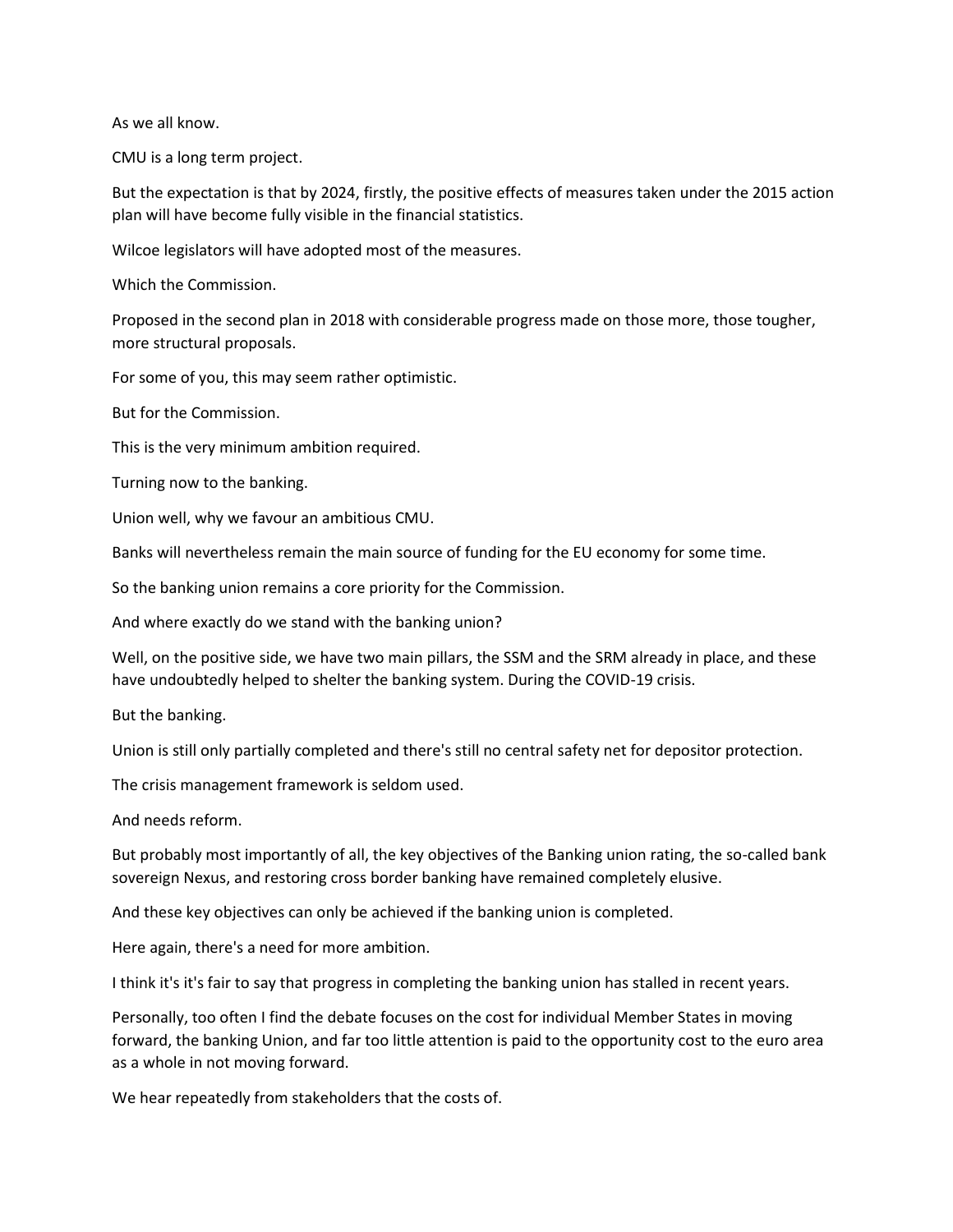The banking union are already being felt.

But the benefits have not yet materialized.

And I detect a growing sense of frustration here.

So against this background, the Commission strongly supports the Eurogroup's intention to present an ambitious work plan towards a steady state banking union.

It's vital that discussions on this work plan accelerate with the aim of reaching an agreement as soon as possible.

Before concluding, I want to touch briefly upon another essential characteristic of an efficient and stable EU financial system.

This is an.

Effective framework against money laundering and terrorism financing.

In July of this year.

The Commission adopted an ELF package.

Which essentially delivers on three key pillars of our earlier CVE action plan.

These three pillars are establishing a single rulebook.

Establishing a layer of CVE supervision at the EU level.

And establishing a coordination and support mechanism for FY use.

We can draw many parallels between this package and the reinforcement of the EU banking supervision and resolution after the great financial crisis.

He may not have experienced an AML crisis on anything like the scale of the great financial crisis.

But the EU has experienced a series of AML scandals that have hit the headlines in recent years.

Both scandals have revealed severe deficiencies in supervision and a lack of appropriate structures to coordinate both supervisory actions and financial intelligence.

Under the Commission proposal, a new EU anti money laundering authority, or Amla Amla will become the centerpiece of an integrated QQ supervisory system.

The system will.

Consist of the authority itself and those national authorities in AML.

CFE supervisory mandate.

Direct European supervision of the riskiest cross border.

Financial entities will close many of the loopholes in supervision at the EU level.

At the same time.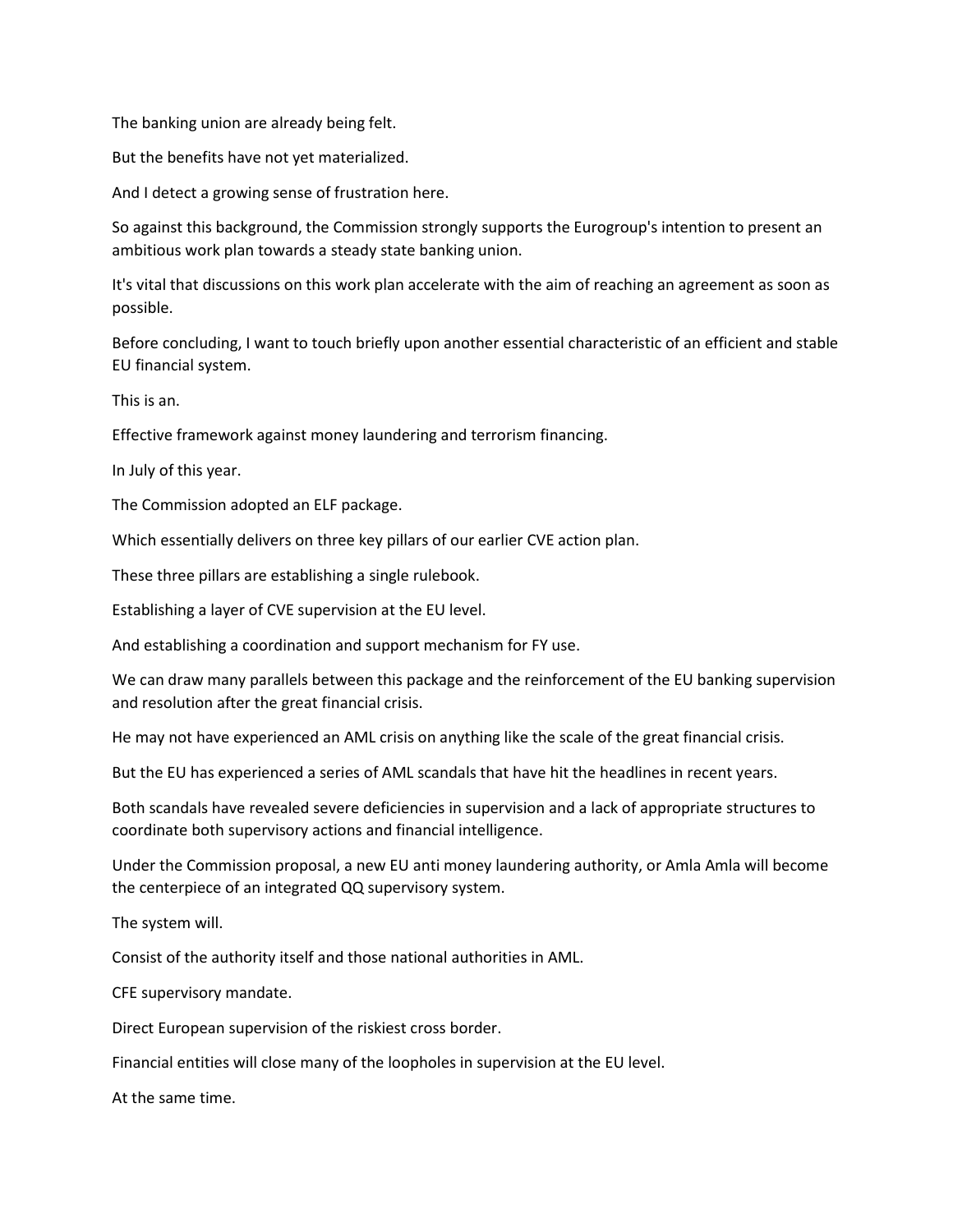Pamela will coordinate national supervisory authorities and assist them to increase their effectiveness in enforcing the single rulebook and ensuring homogeneous and high quality supervisory standards, approaches and risk assessment methodologies.

And they will also act as coordinator and facilitator of cross border strategic and operational work of national financial intelligence units.

Timely identification of trends and typologies at Union level and the facilitation of joint analysis of suspicious activities and reports will directly contribute to the prevention of incidents of money laundering and terrorism financing.

We expect Amle to be established in 2023 and to start its activities in 2024.

The direct supervision of certain high risk financial entities will only start two years later in 2026, which is when Amla will have of course reached its full staffing.

In order to best prepare the ground for online, in particular with respect to the supervision of non financial sector and the functioning of Fr, use Member States need to make tangible headway in efficiently implementing the AML framework.

Effective implementation of the existing AML rules is at the very core of our approach to fighting money laundering.

Over the years since the first AML directive in 1991, actually the EU has been reinforcing its anti money laundering rules.

These rules are now among the toughest in the world and will be further strengthened once the new AML package is adopted.

But they'll only be effective.

If they're forced equally across the board.

This involves a proactive look at the state of play of application of the rules.

In the EU, we need in particular to ensure that beneficial ownership registers.

Are up and running.

The Commission will use its enforcement powers under the Treaty to that end.

And it will work in International forum to make sure that other jurisdictions follow suit by bringing about full transparency of beneficial ownership.

In essence, our.

AML framework is only as strong as its weakest link and This is why more Europe is needed here.

We need more Europe to create bridges between supervisors.

Among financial intelligence units and between supervisors.

And F1 use.